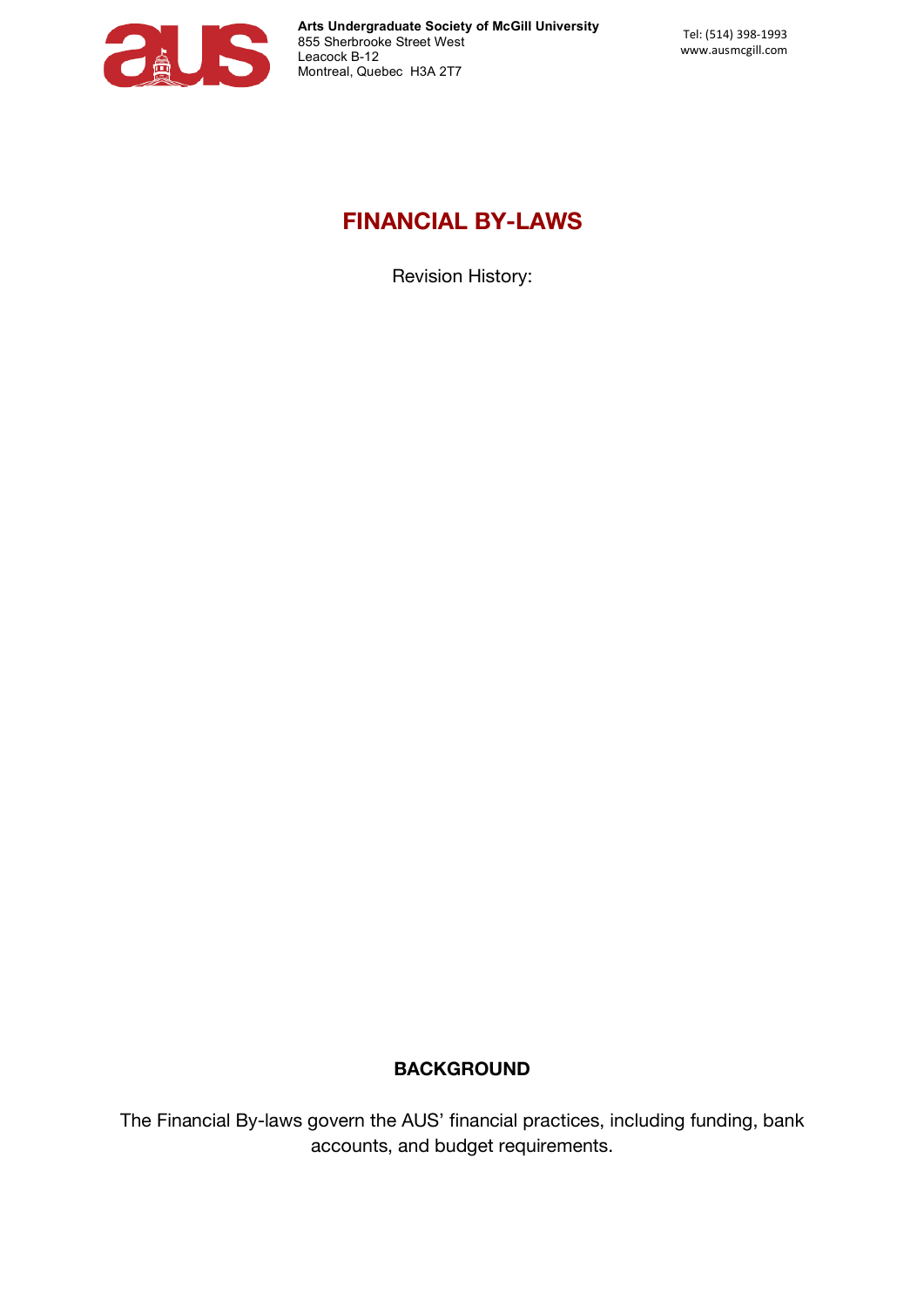

## **1. Definitions**

- 1.1. "AUS" shall refer to the Arts Undergraduate Society of McGill University.
- 1.2. Both "Organization" and "Internal Entities" shall refer to all committees or publications or departments wholly or partially owned by the AUS.
- 1.3. "Council" shall refer to the Legislative Council of the AUS.
- 1.4. "FMC" shall refer to the Financial Management Committee of the AUS.
- 1.5. "Executive Committee" shall refer to the AUS Executive Committee.
- 1.6. The "Operating Budget" of the AUS shall refer to all revenue received from the AUS base fee (minus departmental allocations), endowment interest, SNAX profit, and any non-earmarked revenue.

## **2. Interpretation**

- 2.1. These regulations govern all financial affairs of the Society, and are administered by the Vice-President Finance, along with the Executive Committee, under the supervision and direction of Council and any general assemblies held by the AUS.
- 2.2. These by-laws are to be used in conjunction with the Constitution and by-laws of the AUS.
- 2.3. The finances of the Society as a whole shall be governed by Council which will consider the recommendations of the FMC and Vice-President Finance.

#### **3. Freedom of Information**

- 3.1. Any member of the AUS may access any financial record of the AUS during normal business hours.
	- 3.1.1. The Vice-President Finance may require the member to sign a confidentiality agreement.
	- 3.1.2. The member shall provide at least two (2) business days notice.
- 3.2. The AUS budget, updated for expenditures, shall be available publicly for any member to view.
	- 3.2.1. The public budget shall not be more than two (2) weeks in delay.

#### **4. Accountability**

- 4.1. The Financial Management Committee may suspend the budget of any organization.
- 4.2. The Financial Management Committee may refuse to allocate any funding due to the inappropriate nature of the allocation.
- 4.3. An organization's President and Vice-President Finance shall be held responsible for the misuse of funds. In such cases, the FMC shall recommend to the AUS President any legal or disciplinary action.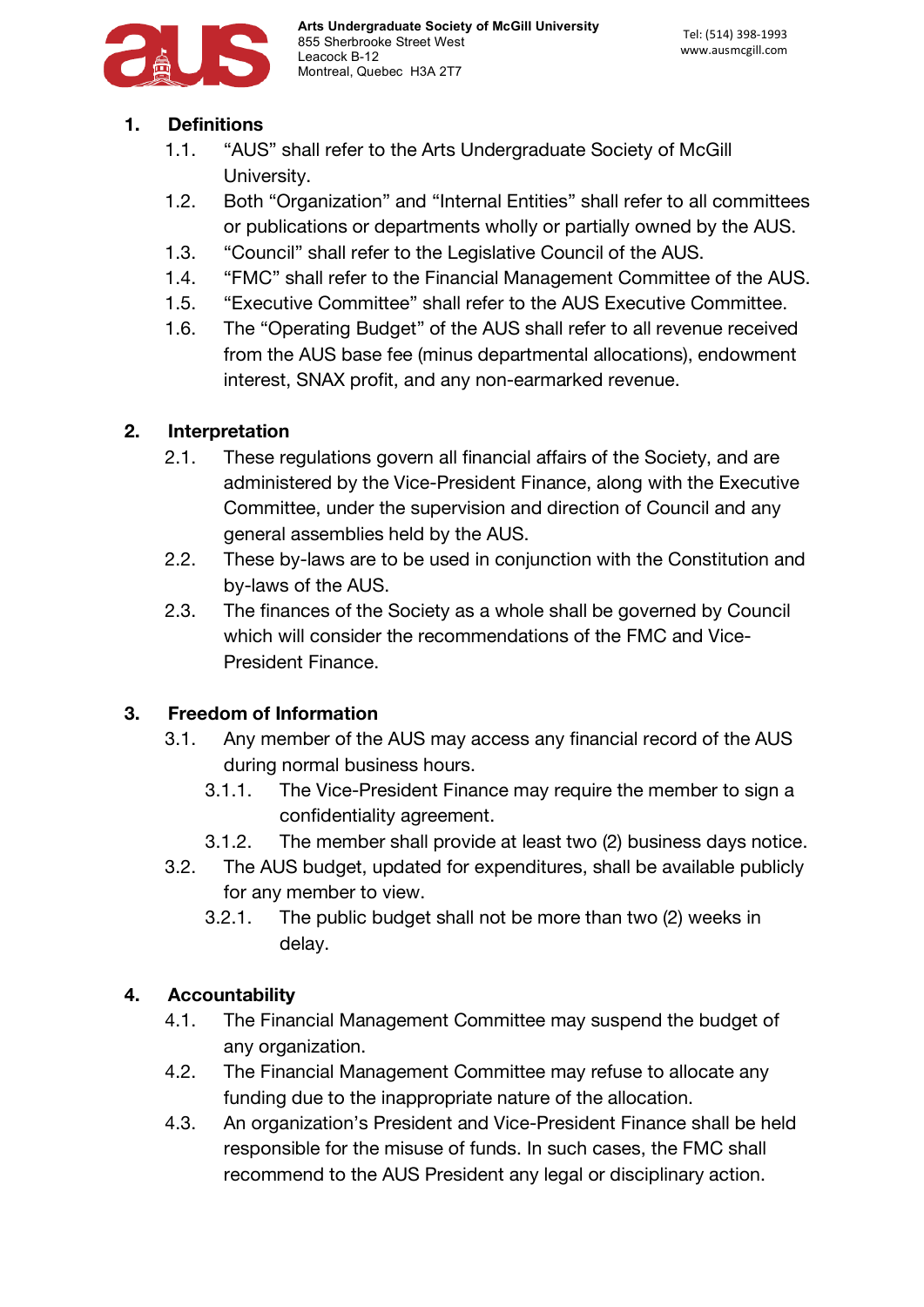

- 4.4. No individual member of the Executive Committee, FMC, or any organization shall incur debts on behalf of the AUS, without the explicit authorization of Council.
- 4.5. The AUS' annual budget shall be distributed to the membership by the AUS Vice-President Communications within one week of ratification of the budget.
- 4.6. The FMC representative to Council shall report on bank reconciliations to Council.
	- 4.6.1. In the event of any discrepancies, the FMC representative shall notify AUS Council without delay.
- 4.7. The Vice-President Finance shall submit a report to AUS Council at the last regularly scheduled Council meeting of their term outlining the preparations for the annual audit.

# **5. Allocation of Funds**

- 5.1. Departmental allocations will be distributed out of the base fee collected each fall and winter semester.
	- 5.1.1. One dollar and forty-six cents (\$1.46) shall be allocated to departmental associations per student registered in each of the major, double major, honours, and joint honours concentrations represented by the association.
	- 5.1.2. Ninety seven cents (\$0.97) shall be allocated to departmental associations per student registered in a minor or double minor concentration represented by the association.
	- 5.1.3. The Vice-President Finance shall increment or decrement these rates proportionally to the annual change in the Consumer Price Index each semester.
- 5.2. Departments which have not submitted a budget by October 31st shall have their funds returned into the Operating Budget.
	- 5.2.1. Departmental associations which may be formed after the funds are returned into the Operating Budget shall receive funds proportional to the remaining academic days in the semester they are formed.
- 5.3. All departmental associations which primarily represent a discipline in the Faculty of Arts, and which represent a minimum of ten (10) arts students, must receive a minimum of \$540.00 in student fees for the academic year.
- 5.4. The fee allocation to departmental associations shall be calculated for the entire academic year based on the fall enrollment.
- 5.5. The AUS Vice-President Finance shall inform the departmental associations of their allocations no later than October 1st.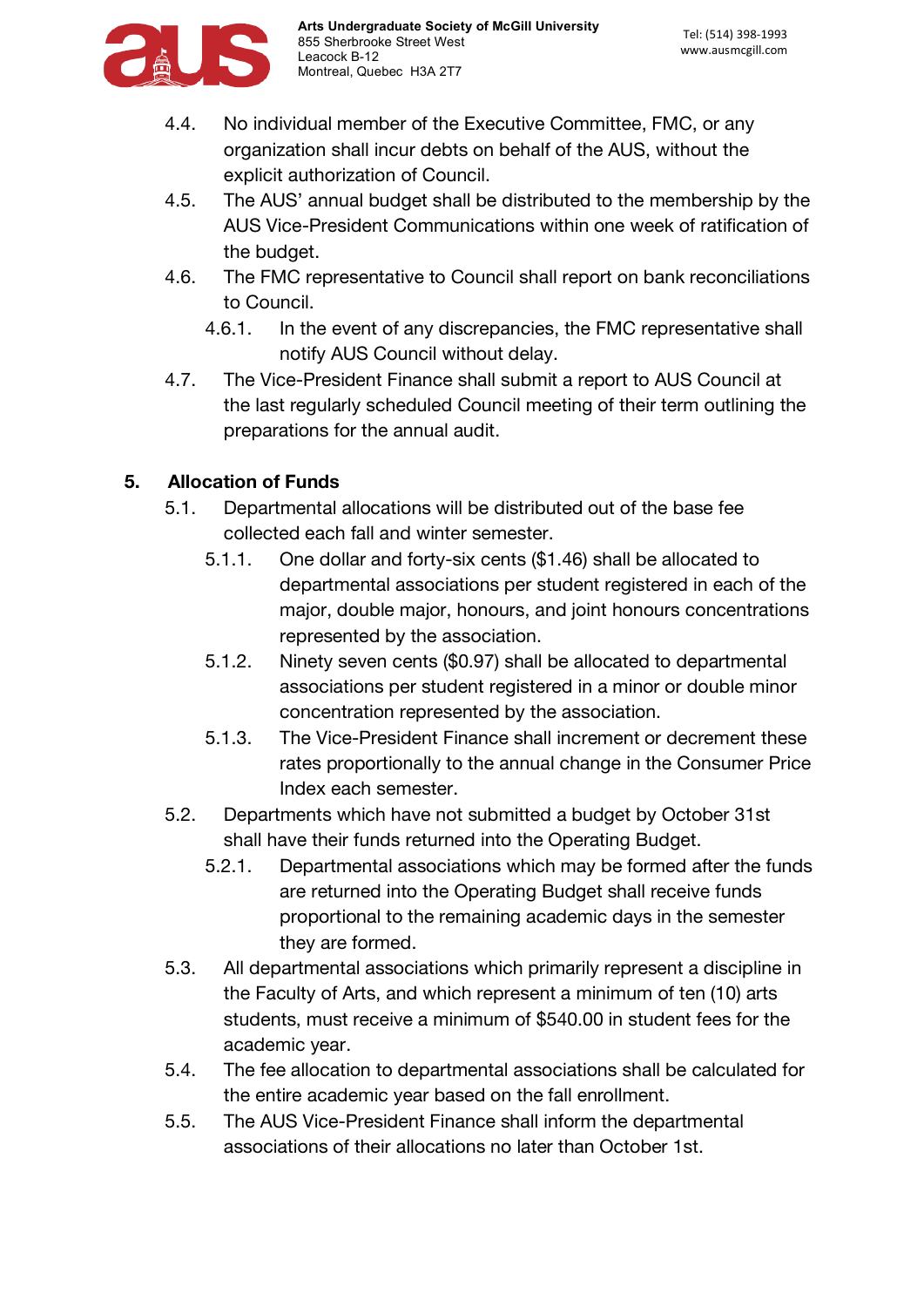

- 5.6. No funds shall be issued to any departmental association until it has submitted the following to the Vice-President Finance and Vice-President Internal:
	- 5.6.1. The Constitution of the departmental association;
	- 5.6.2. The list of executive officers of the departmental association;
	- 5.6.3. A list of all journals operated by the departmental association;
	- 5.6.4. A detailed budget proposal for the academic year, in the form provided by the Vice-President Finance;
- 5.7. No funds shall be issued to any Organization until it has submitted to the Vice-President Finance a detailed budget proposal for the year.
	- 5.7.1. Events held prior to the issuing of funding shall be approved at the discretion of the AUS Vice-President Finance and AUS Vice-President Internal.

# **6. Joint Associations**

- 6.1. Joint associations must abide by these by-laws with all of their funds, not just the AUS allocation.
- 6.2. Joint associations may have an external bank account as provided by the other faculty association.
	- 6.2.1. If the joint association is funded primarily by the AUS, they must have an internal account with the AUS.
- 6.3. The detailed budget proposal must include all sources of revenue and expenditures.
- 6.4. A photocopy of the monthly bank statements and a list of cheques written that month must be submitted to the Vice-President Finance by the 15th of the following month.

# **7. Budgets**

- 7.1. The Vice-President Finance shall prepare the AUS budget each year.
	- 7.1.1. The Vice-President Finance shall consult with the Executive Committee, and other Organizations in drafting the budget.
- 7.2. A specific vote requiring a ¾ majority must be passed at Council if a deficit is to be incurred in any year.
- 7.3. Departmental associations' annual budgets are due by the 24th of October.
- 7.4. A detailed annual budget must be presented to Council for ratification no later than the 31st of October.
	- 7.4.1. A detailed budget includes all revenues and expenses of the AUS.
	- 7.4.2. Departmental budgets must be approved separately by Council no later than the 25th of November.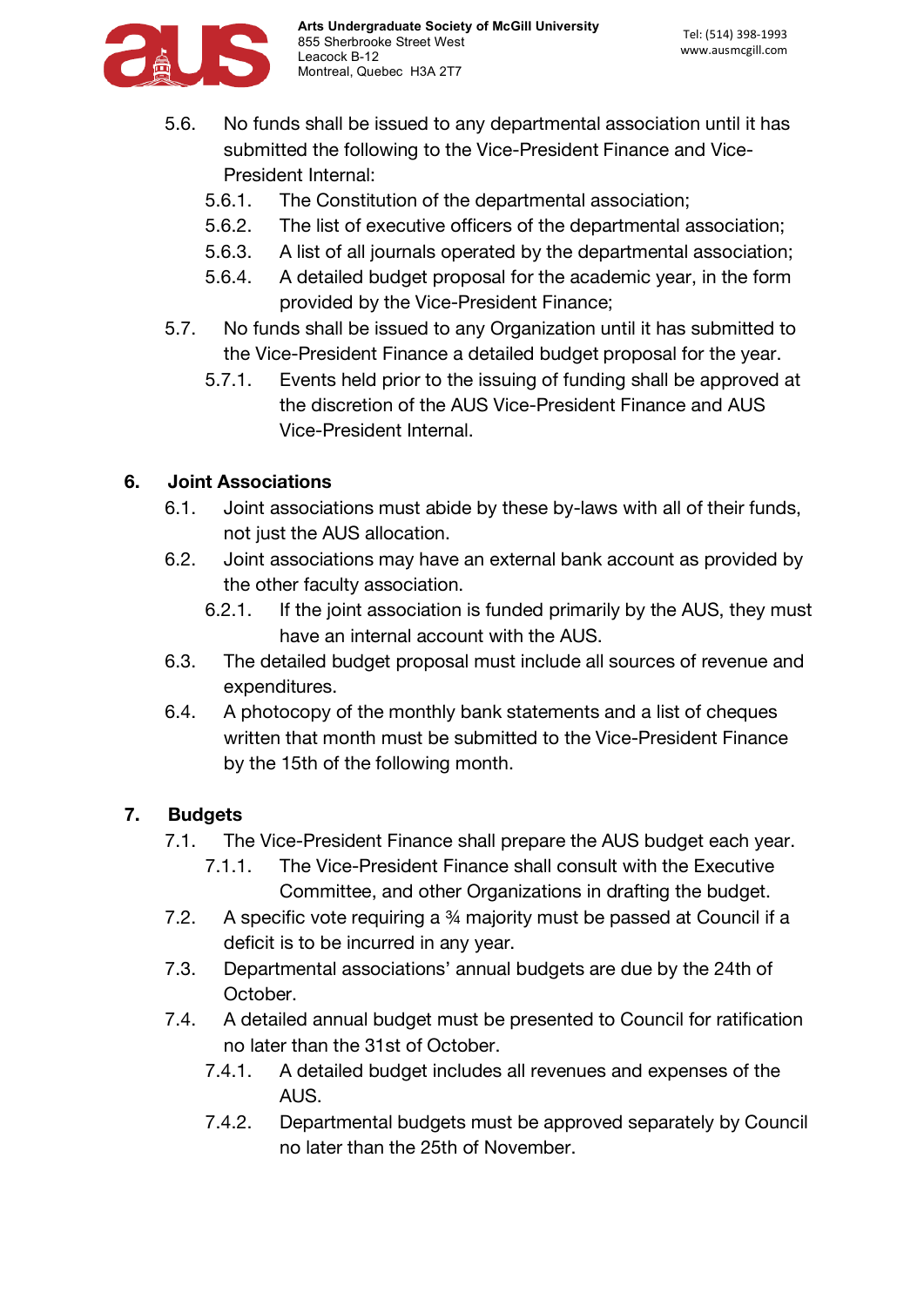

- 7.4.2.1. Council may approve departmental budgets together or individually.
- 7.5. The Vice-President finance shall submit a summary of expenditures from the previous fiscal year and the Financial Statement prepared by a Chartered Accountant as specified in the MoA of the AUS no later than the 31st of October.
- 7.6. The Vice-President Finance must provide a written justification for all spending specifically for AUS Executive Committee members.
	- 7.6.1.1. This justification shall be made publicly available to the membership.
- 7.7. A minimum reserve fund shall be maintained by the AUS for the financial security of the AUS.
	- 7.7.1. The fund shall total a minimum of \$135,000 at all times.
	- 7.7.2. This reserve fund shall be held in a cashable GIC.
	- 7.7.3. In the event of an emergency, in the opinion of both the Vice-President Finance and the President, the reserve fund will be accessible to relieve financial difficulties of the society, subject to the approval of a ¾ majority vote of Council.
- 7.8. In the event that Council, or any Organization initiate a capital project with a projected cost of over \$50,000 funded from the Operating budget, the project shall be subject to approval by referendum of the membership.
- 7.9. The AUS may hold savings including cash reserves or GICs, which are not part of the reserve fund.
- 7.10. Executive spending, excluding the Vice-President Social's, shall consist of no more than 25% of the yearly operating budget without a specific majority vote of Council.

# 8. **Financial Management Committee**

- 8.1. There shall be a Financial Management Committee with the following membership:
	- 8.1.1. Vice-President Finance, Chair (ex-officio)
	- 8.1.2. 2 members of Council
	- 8.1.3. 2 departmental Vice-Presidents Finance
	- 8.1.4. 4 members-at-large
	- 8.1.5. President
		- 8.1.5.1. The President shall chair the FMC in the absence of the Vice-President Finance
- 8.2. Quorum of the FMC shall be the Vice-President Finance or the President, as well as 4 other members of the FMC.
- 8.3. The Vice-President Finance may appoint a co-chair with the approval of Council.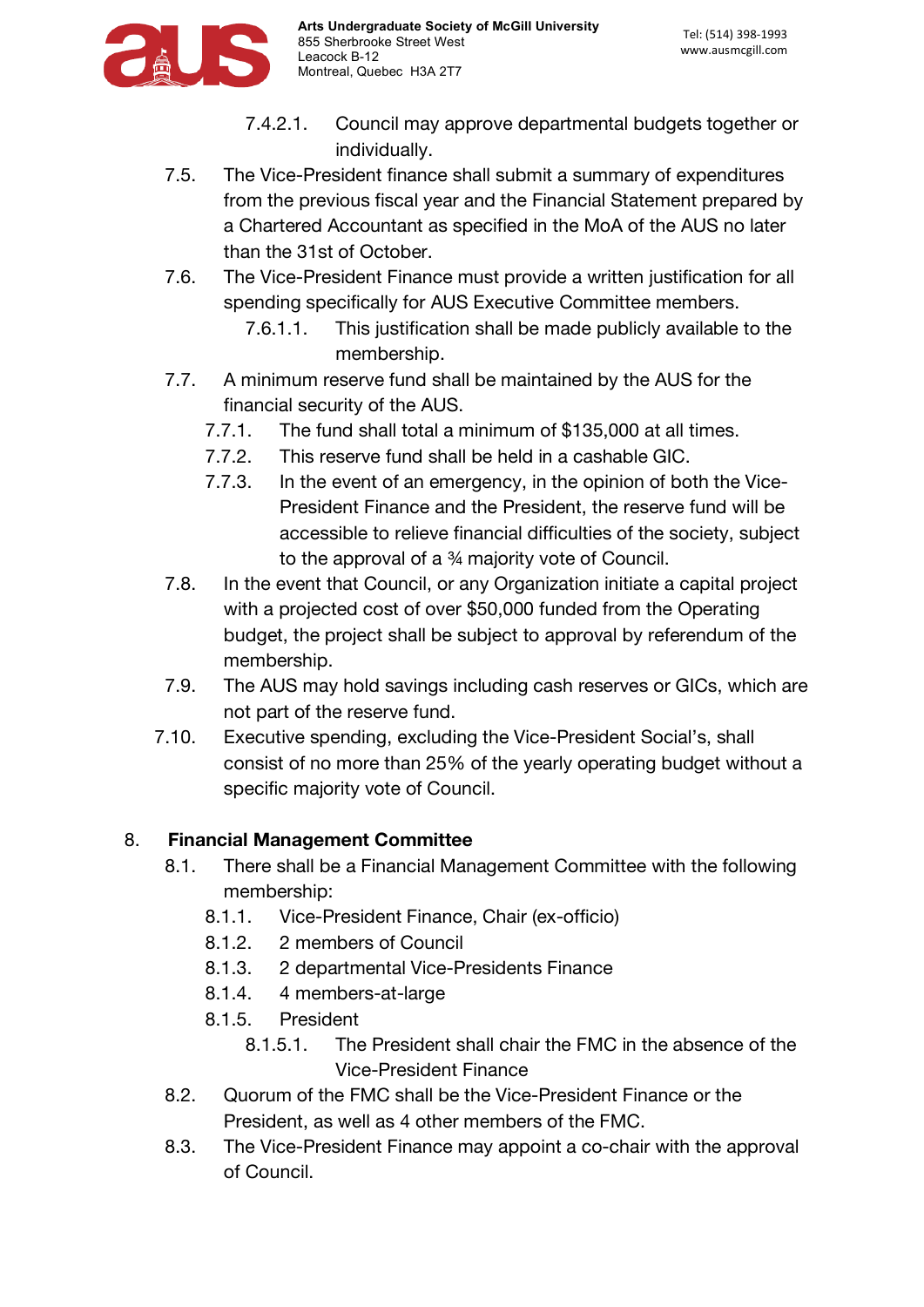

- 8.4. The Executive Committee shall appoint the membership of the FMC, subject to ratification of Council, by the 1st of October.
- 8.5. Decisions of the FMC shall be made by simple majority.
- 8.6. Any member with a conflict of interest may not vote on that specific issue, and must be publicly declared.
	- 8.6.1. The chair shall break any ties of the FMC.
- 8.7. The FMC shall approve the annual budget of the AUS.
- 8.8. The FMC shall review the budgets of all departmental associations.
- 8.9. All decisions of the FMC are subject to ratification of AUS Legislative Council.
- 8.10. The FMC shall have the authority to investigate all violations of these by-laws and report to Council with its findings.

#### 9. **Additional Funds**

- 9.1. A special projects fund shall receive 5% of the collected base fee.
	- 9.1.1. Internal entities shall be given priority for this fund.
	- 9.1.2. The purpose of the Special Projects fund is to finance events and projects that directly benefit Arts students.
	- 9.1.3. FMC shall recommend to Council the allocations from this fund.
- 9.2. A journal fund shall receive 7% of the collected base fees.
	- 9.2.1. Publications requesting use of this fund must meet the minimum standard outline in the Publications Commision Bylaws.
	- 9.2.2. Internal entities shall be given priority for this fund.
	- 9.2.3. FMC shall recommend to Council the allocations from this fund.
- 9.3. A supplementary departmental fund shall receive a minimum of 7% of the collected base fees.
	- 9.3.1. The Supplementary Departmental fund shall be reserved solely for departmental associations who require additional funding in order to provide an event or service.
	- 9.3.2. Preference shall be given to multiple departments applying together.
	- 9.3.3. Secondary preference shall be given to smaller departments.
	- 9.3.4. FMC may cap the amount one department may apply for from this fund.

# **10. Paid Employees of the Society**

10.1. AUS Executive Committee members who are Work Study eligible shall be paid at minimum wage for a maximum number of hours per week as determined by Work Study each semester.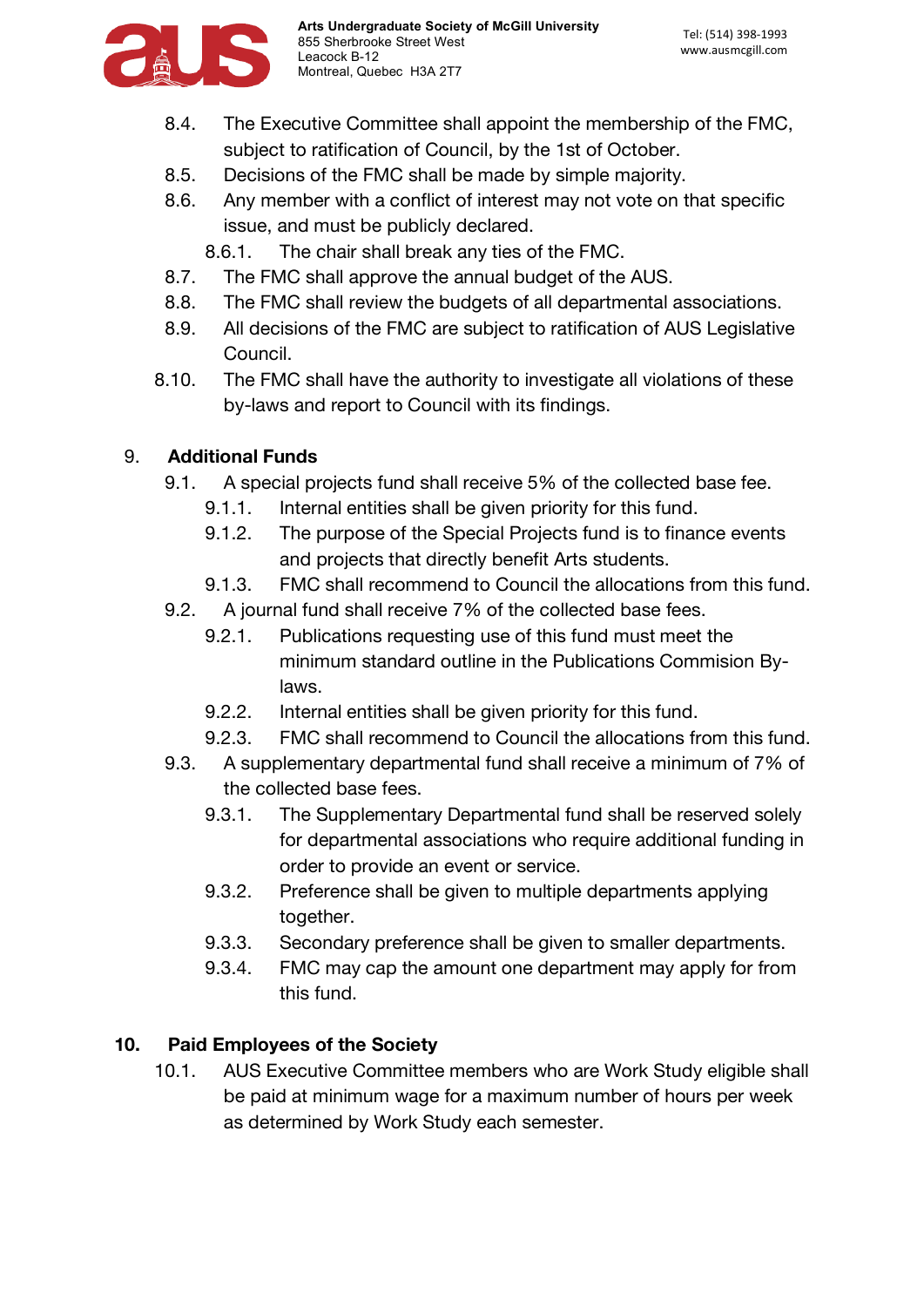

- 10.2. The use of a stipend for non-executive committee members shall be limited and used only when it is absolutely necessary to the completion of the task.
	- 10.2.1. All stipended positions must be publicly and prominently advertised.
	- 10.2.2. The Executive Committee must approve all stipended positions prior to posting.
- 10.3. Stipends may be offered for positions that are vital to the operation of the AUS, require special expertise, for positions with a heavy burden, or for positions for which no volunteers may be found.
- 10.4. Council must ratify the appointment of any person to a stipended or hourly position.

## **11. Internal Accounts**

- 11.1. Each Organization shall maintain an internal account with the AUS.
- 11.2. No Organization, except joint associations, shall maintain an external bank account.
- 11.3. All financial transactions by an Organization are subject to the approval of the Vice-President Finance and Council.
- 11.4. All revenues received (cash and cheque) shall be turned into the AUS office immediately.
	- 11.4.1. No Organization may keep cash on hand for more than two (2) business days.
	- 11.4.2. All deposits shall be accompanied with a detailed record of the source of the funds.
- 11.5. All organizations must submit a budget.
	- 11.5.1. Expenses shall only be allowed if they follow the budget.
- 11.6. Organizations may only alter their budget with the approval of FMC and Council.
- 11.7. Organizations other than departmental associations will receive their funding at the discretion of the FMC and Council.
	- 11.7.1. To be eligible for funding, all organizations must comply with the Constitution, by-laws, and policies of Council.
	- 11.7.2. No funds will be issued to any group that has not applied prior to the last FMC meeting of the year.
		- 11.7.2.1. Internal entities that fall under the Fine Arts Council must submit their budgets to the Fine Arts Council for review.
- 11.8. All funds must be claimed by March 31st.
- 11.9. No funds for Organizations shall be distributed after this date without the prior approval of the Vice-President Finance.
- 11.10. No organization shall run a deficit.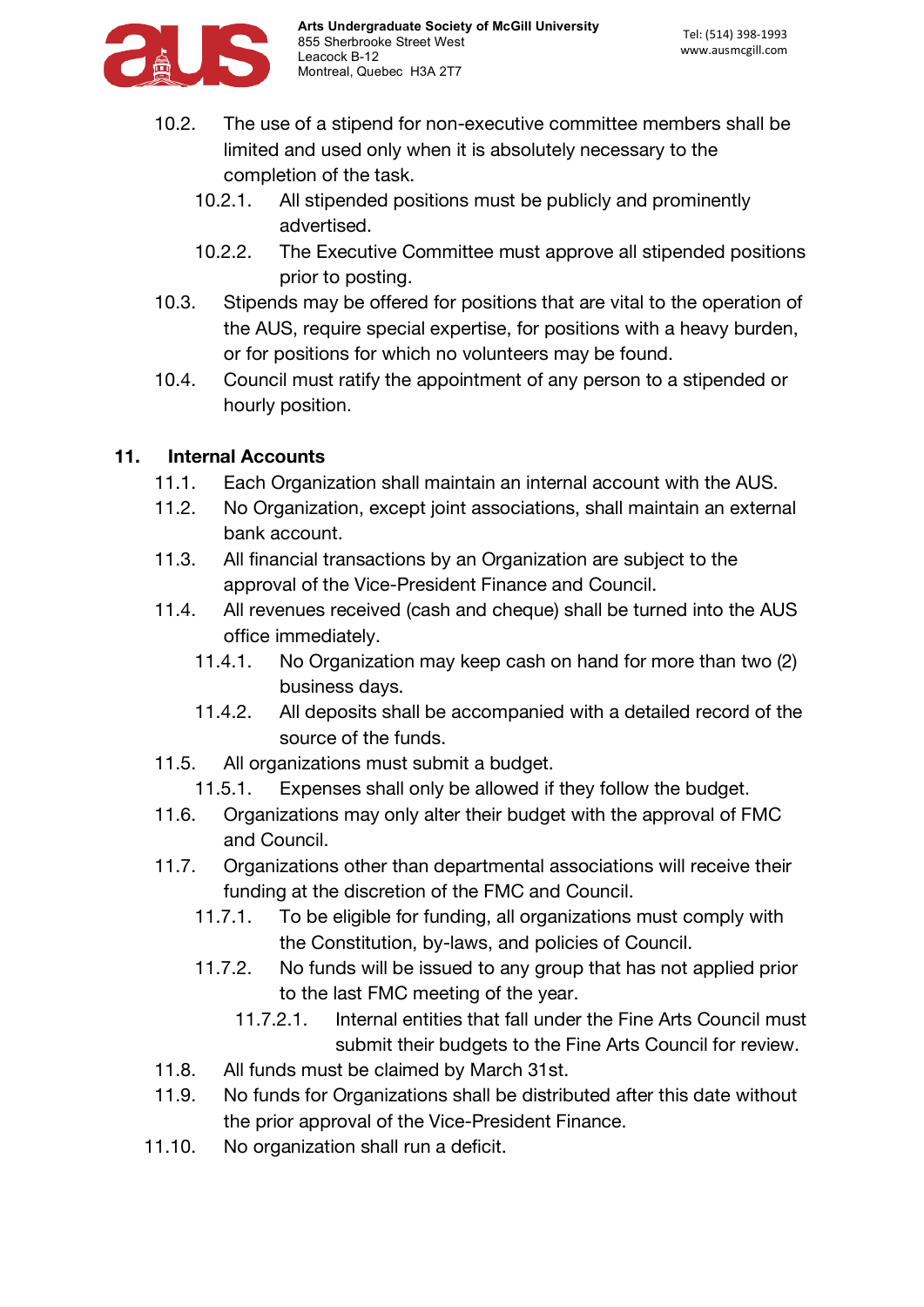

11.11. Expenditures for alcohol any not exceed 50% of the budget of any departmental association.

#### **12. Revenue**

12.1. All revenue received must be deposited in full to the current account and no expense shall be paid out of revenues collected.

#### **13. Expenditures**

- 13.1. No expenditure shall be made unless it has been included into the Organization's budget, without authorization from Council.
- 13.2. During the summer months, the Vice-President Finance and the Executive are responsible for drafting a summer budget and approving pending. In September, Council must be informed of all summer spending.
- 13.3. All expenses must be made by writing a cheque, or making an etransfer from the AUS' bank account.
	- 13.3.1. No expenditure of any amount may be made unless proper receipts have been secured and kept on file.
	- 13.3.2. Use of the AUS credit card will be permitted in cases where payments by cheque or e-transfer are not possible.
		- 13.3.2.1. These purchases are subject to approval of both the AUS President and Vice-President Finance.

#### **14. Bank Account**

- 14.1. There shall exist one main account for the AUS at a chartered financial institution approved by Council.
	- 14.1.1. The signing officers of the account shall be the Vice-President Finance and the President.
		- 14.1.1.1. Additional Executives may become signing authorities at the discretion of the Executive Committee.
- 14.2. There may be additional savings accounts or investments at the discretion of the Vice-President Finance.
- 14.3. SNAX shall have a separate bank account under the same primary account as the main account.
- 14.4. All financial transactions of the AUS shall be made through the main account, excluding transactions of SNAX.
- 14.5. A copy of each month's bank statements must be submitted to the FMC for review within thirty days of receiving the statements.
	- 14.5.1. If the FMC deems it necessary, the Vice-President Finance must present the bank statements to Council at the next meeting.

#### **15. Financial Statements and Records**